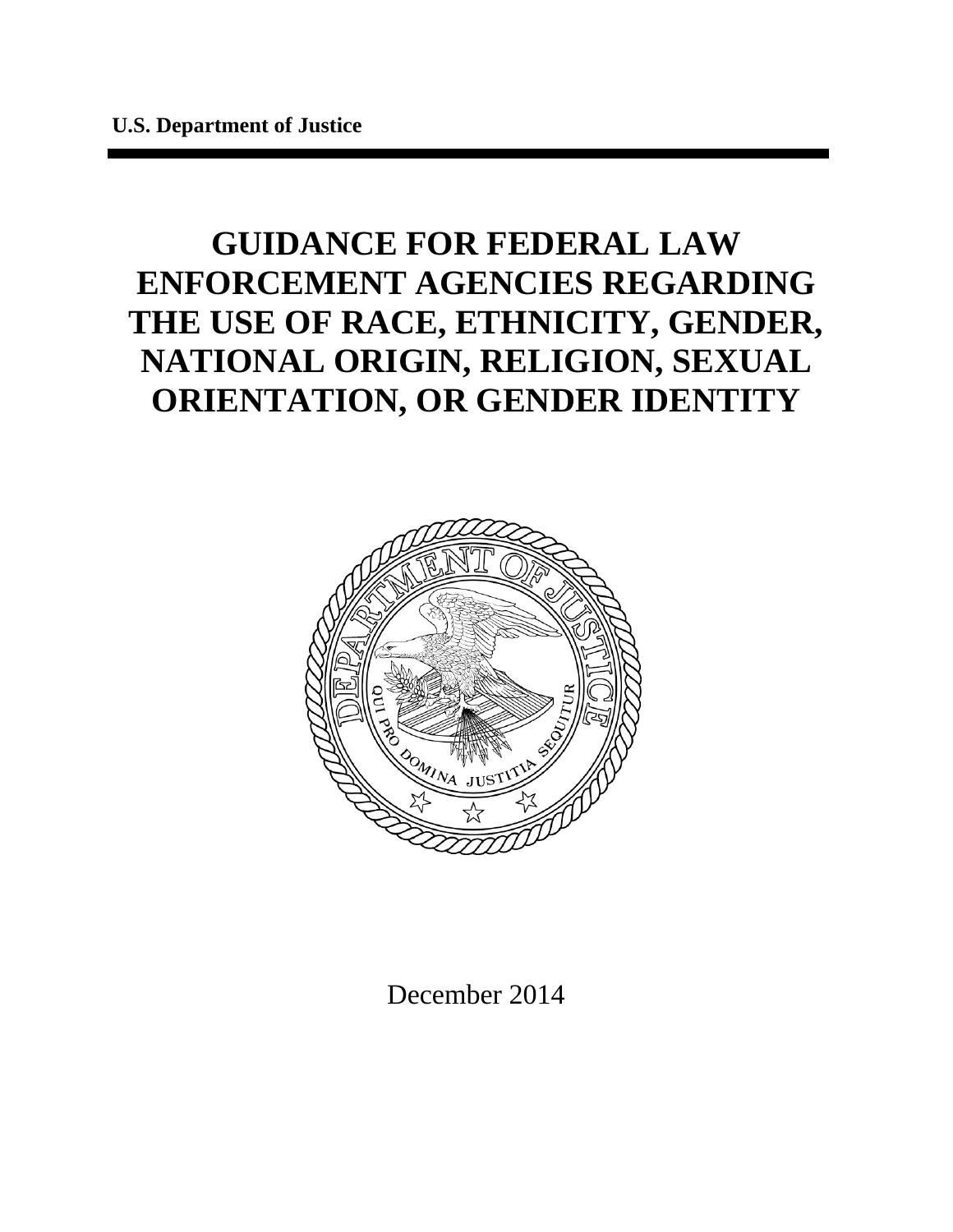## **INTRODUCTION AND EXECUTIVE SUMMARY**

This Guidance supersedes the Department of Justice's 2003 Guidance Regarding the Use of Race by Federal Law Enforcement Agencies. It builds upon and expands the framework of the 2003 Guidance, and it reaffirms the Federal government's deep commitment to ensuring that its law enforcement agencies conduct their activities in an unbiased manner. Biased practices, as the Federal government has long recognized, are unfair, promote mistrust of law enforcement, and perpetuate negative and harmful stereotypes. Moreover—and vitally important—biased practices are ineffective. As Attorney General Eric Holder has stated, such practices are "simply not good law enforcement."

Law enforcement practices free from inappropriate considerations, by contrast, strengthen trust in law enforcement agencies and foster collaborative efforts between law enforcement and communities to fight crime and keep the Nation safe. In other words, fair law enforcement practices are smart and effective law enforcement practices.

Even-handed law enforcement is therefore central to the integrity, legitimacy, and efficacy of all Federal law enforcement activities. The highest standards can—and should—be met across all such activities. Doing so will not hinder—and, indeed, will bolster—the performance of Federal law enforcement agencies' core responsibilities.

This new Guidance applies to Federal law enforcement officers performing Federal law enforcement activities, including those related to national security and intelligence, and defines not only the circumstances in which Federal law enforcement officers may take into account a person's race and ethnicity—as the 2003 Guidance did—but also when gender, national origin, religion, sexual orientation, or gender identity may be taken into account. This new Guidance also applies to state and local law enforcement officers while participating in Federal law enforcement task forces. Finally, this Guidance promotes training and accountability, to ensure that its contents are understood and implemented appropriately.

Biased law enforcement practices, as the 2003 Guidance recognized with regard to racial profiling, have a terrible cost, not only for individuals but also for the Nation as a whole. This new Guidance reflects the Federal government's ongoing commitment to keeping the Nation safe while upholding our dedication to the ideal of equal justice under the law.

Two standards in combination should guide use by Federal law enforcement officers of race, ethnicity, gender, national origin, religion, sexual orientation, or gender identity in law enforcement or intelligence activities:

• In making routine or spontaneous law enforcement decisions, such as ordinary traffic stops, Federal law enforcement officers may not use race, ethnicity, gender, national origin, religion, sexual orientation, or gender identity to any degree, except that officers may rely on the listed characteristics in a specific suspect description. This prohibition applies even where the use of a listed characteristic might otherwise be lawful.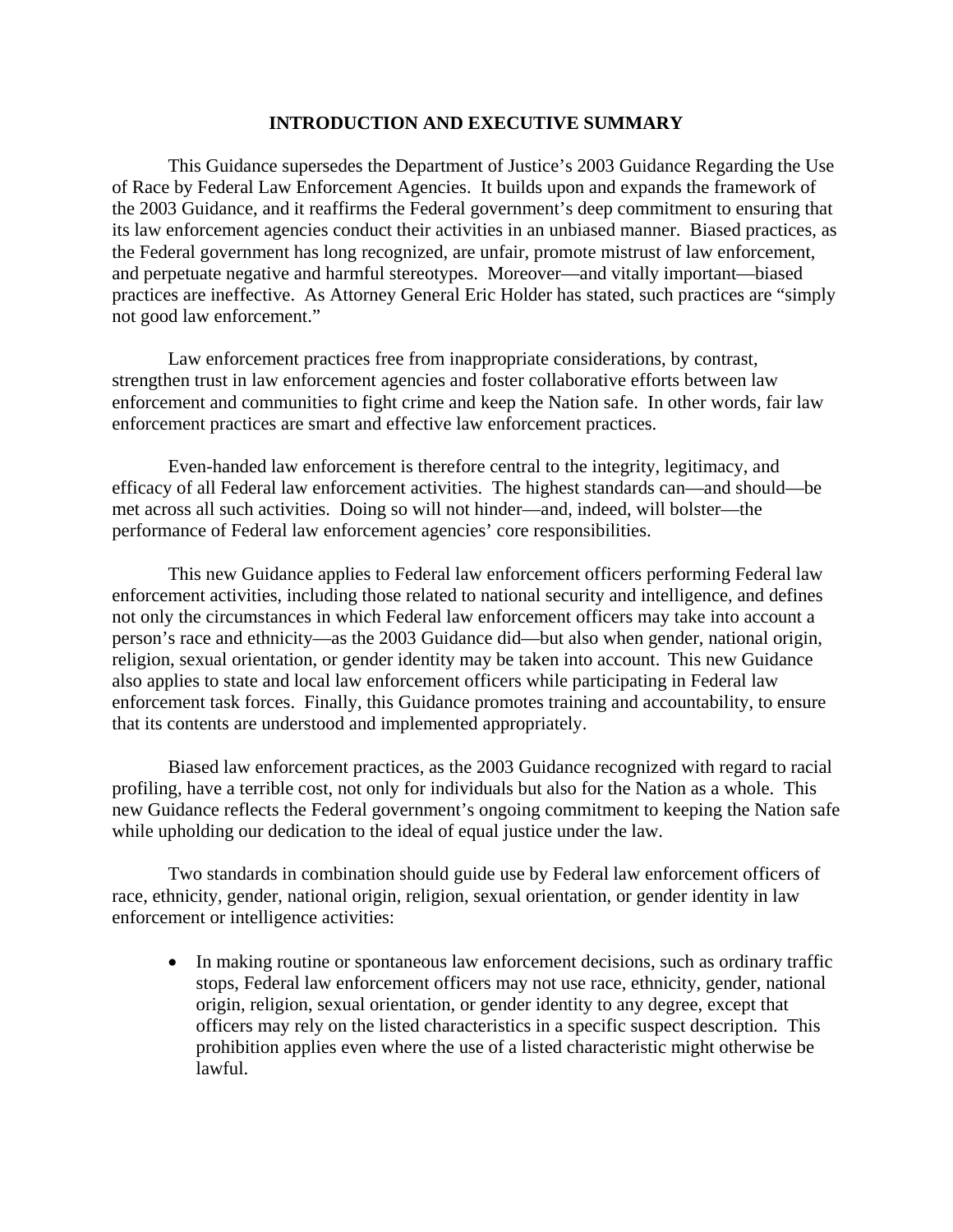• In conducting all activities other than routine or spontaneous law enforcement activities, Federal law enforcement officers may consider race, ethnicity, gender, national origin, religion, sexual orientation, or gender identity only to the extent that there is trustworthy information, relevant to the locality or time frame, that links persons possessing a particular listed characteristic to an identified criminal incident, scheme, or organization, a threat to national or homeland security, a violation of Federal immigration law, or an authorized intelligence activity. In order to rely on a listed characteristic, law enforcement officers must also reasonably believe that the law enforcement, security, or intelligence activity to be undertaken is merited under the totality of the circumstances, such as any temporal exigency and the nature of any potential harm to be averted. This standard applies even where the use of a listed characteristic might otherwise be lawful.

#### **DISCUSSION**

The Constitution protects individuals against the invidious use of irrelevant individual characteristics. *See Whren v. United States*, 517 U.S. 806, 813 (1996). Such characteristics should never be the sole basis for a law enforcement action. This Guidance sets out requirements beyond the Constitutional minimum that shall apply to the use of race, ethnicity, gender, national origin, $<sup>1</sup>$  $<sup>1</sup>$  $<sup>1</sup>$  religion, sexual orientation, and gender identity by Federal law</sup> enforcement officers.<sup>[2](#page-2-1)</sup> This Guidance applies to such officers at all times, including when they are operating in partnership with non-Federal law enforcement agencies.

## **I. GUIDANCE FOR FEDERAL LAW ENFORCEMENT OFFICERS**

#### **A. Routine or Spontaneous Activities in Domestic Law Enforcement**

**In making routine or spontaneous law enforcement decisions, such as ordinary traffic stops, Federal law enforcement officers may not use race, ethnicity, gender, national origin, religion, sexual orientation, or gender identity to any degree, except that officers may rely on the listed characteristics in a specific suspect description. This prohibition applies even where the use of a listed characteristic might otherwise be lawful.**

<span id="page-2-0"></span><sup>&</sup>lt;sup>1</sup> As used in this Guidance, "national origin" refers to an individual's, or his or her ancestor's, country of birth or origin, or an individual's possession of the physical, cultural or linguistic characteristics commonly associated with a particular country. It does not refer to an individual's "nationality" (*i.e.*, country of citizenship or country of which the person is deemed a national), which may be relevant to the administration and enforcement of certain statutes, regulations, and executive orders.

<span id="page-2-1"></span> $2$  This Guidance is intended only to improve the internal management of the executive branch. It is not intended to, and does not, create any right, benefit, trust, or responsibility, whether substantive or procedural, enforceable at law or equity by a party against the United States, its departments, agencies, instrumentalities, entities, officers, employees, or agents, or any person, nor does it create any right of review in an administrative, judicial, or any other proceeding. This Guidance does not apply to Federal non-law enforcement personnel, including U.S. military, intelligence, or diplomatic personnel, and their activities. In addition, this Guidance does not apply to interdiction activities in the vicinity of the border, or to protective, inspection, or screening activities. All such activities must be conducted consistent with the Constitution and applicable Federal law and policy, in a manner that respects privacy, civil rights and civil liberties, and subject to appropriate oversight.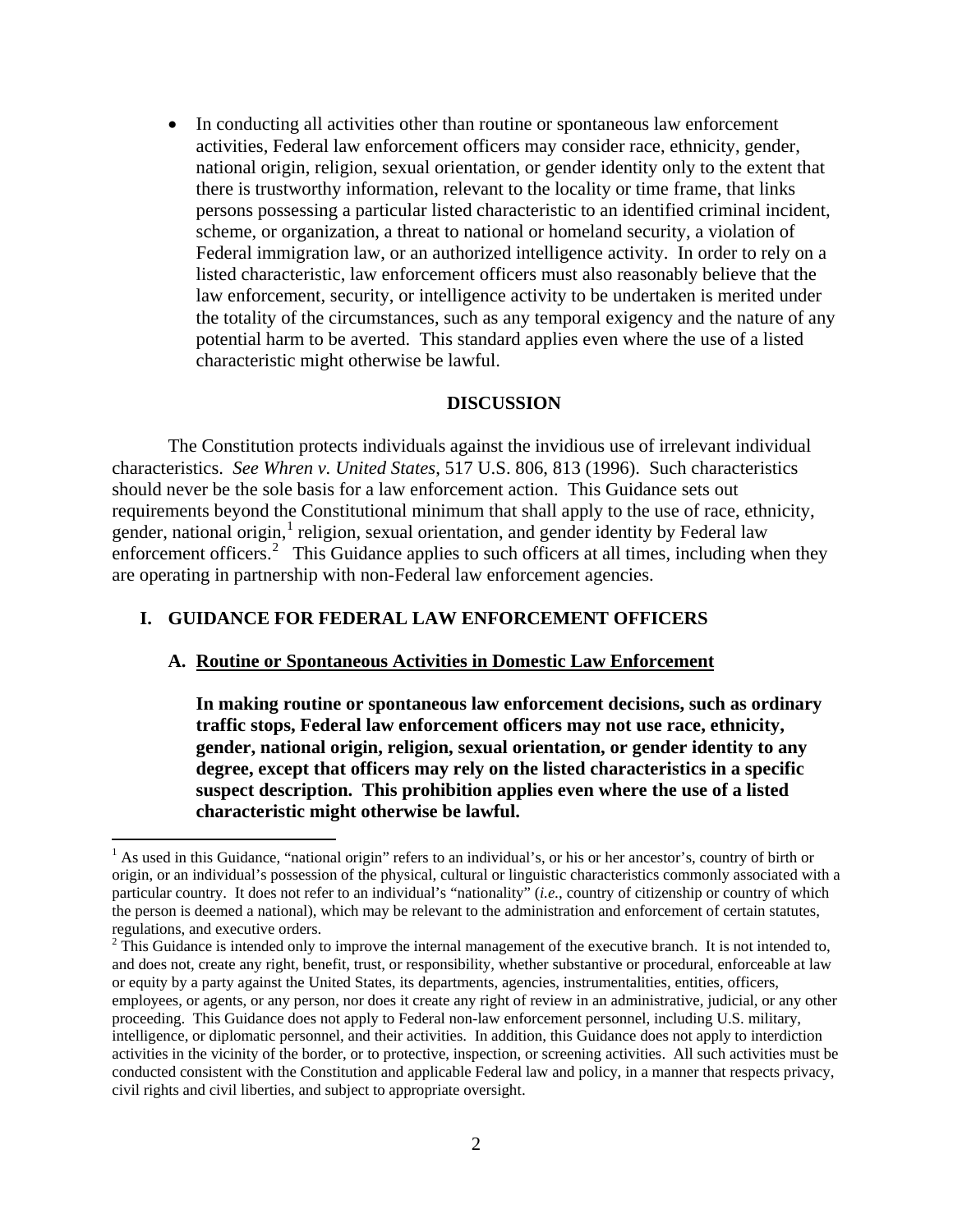Law enforcement agencies and officers sometimes engage in law enforcement activities, such as traffic and foot patrols, that generally do not involve either the ongoing investigation of specific criminal activities or the prevention of catastrophic events or harm to national or homeland security. Rather, their activities are typified by spontaneous action in response to the activities of individuals whom they happen to encounter in the course of their patrols and about whom they have no information other than their observations. These general enforcement responsibilities should be carried out without *any* consideration of race, ethnicity, gender, national origin, religion, sexual orientation, or gender identity.

• *Example*: While parked by the side of the George Washington Parkway, a Park Police Officer notices that nearly all vehicles on the road are exceeding the posted speed limit. Although each such vehicle is committing an infraction that would legally justify a stop, the officer may not use a listed characteristic as a factor in deciding which motorists to pull over. Likewise, the officer may not use a listed characteristic in deciding which detained motorists to ask to consent to a search of their vehicles.

Some have argued that overall discrepancies in certain crime rates among certain groups could justify using a listed characteristic as a factor in general traffic enforcement activities and would produce a greater number of arrests for non-traffic offenses (*e.g.*, narcotics trafficking). We emphatically reject this view. Profiling by law enforcement based on a listed characteristic is morally wrong and inconsistent with our core values and principles of fairness and justice. Even if there were overall statistical evidence of differential rates of commission of certain offenses among individuals possessing particular characteristics, the affirmative use of such generalized notions by law enforcement officers in routine, spontaneous law enforcement activities is tantamount to stereotyping. It casts a pall of suspicion over every member of certain groups without regard to the specific circumstances of a particular law enforcement activity, and it offends the dignity of the individual improperly targeted. Whatever the motivation, it is patently unacceptable and thus prohibited under this Guidance for law enforcement officers to act on the belief that possession of a listed characteristic signals a higher risk of criminality. This is the core of invidious profiling, and it must not occur.

The situation is different when an officer has specific information, based on trustworthy sources, to "be on the lookout" for specific individuals identified at least in part by a specific listed characteristic. In such circumstances, the officer is not acting based on a generalized assumption about individuals possessing certain characteristics; rather, the officer is helping locate specific individuals previously identified as involved in crime.

• *Example*: While parked by the side of the George Washington Parkway, a Park Police Officer receives an "All Points Bulletin" to be on the lookout for a fleeing bank robbery suspect, a man of a particular race and particular hair color in his 30s driving a blue automobile. The officer may use this description, including the race and gender of the particular suspect, in deciding which speeding motorists to pull over.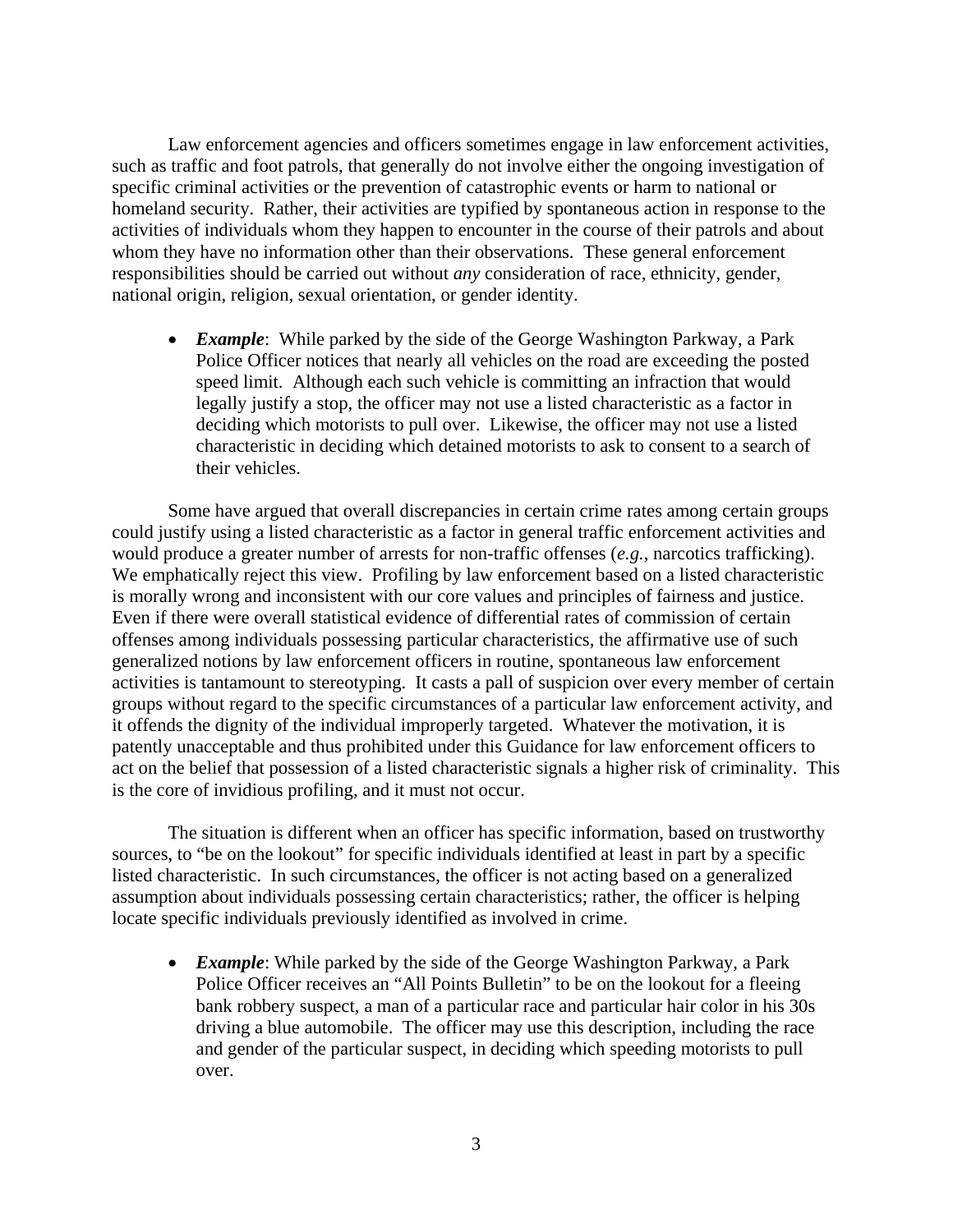## **B. All Activities Other Than Routine or Spontaneous Law Enforcement Activities**

**In conducting all activities other than routine or spontaneous law enforcement activities, Federal law enforcement officers may consider race, ethnicity, gender, national origin, religion, sexual orientation, or gender identity only to the extent that there is trustworthy information, relevant to the locality or time frame, that links persons possessing a particular listed characteristic to an identified criminal incident, scheme, or organization, a threat to national or homeland security, a violation of Federal immigration law, or an authorized intelligence activity. In order to rely on a listed characteristic, law enforcement officers must also reasonably believe that the law enforcement, security, or intelligence activity to be undertaken is merited under the totality of the circumstances, such as any temporal exigency and the nature of any potential harm to be averted. This standard applies even where the use of a listed characteristic might otherwise be lawful.[3](#page-4-0)** 

As noted above, there are circumstances in which law enforcement officers engaged in activities relating to particular identified criminal incidents, schemes, organizations, threats to national or homeland security, violations of Federal immigration law, or authorized intelligence activities may consider personal identifying characteristics of potential suspects, including race, ethnicity, gender, national origin, religion, sexual orientation, or gender identity. Common sense dictates that when a victim describes the assailant as possessing a certain characteristic, law enforcement officers may properly limit their search for suspects to persons possessing that characteristic. Similarly, in conducting activities directed at a specific criminal organization or terrorist group whose membership has been identified as overwhelmingly possessing a listed characteristic, law enforcement should not be expected to disregard such facts in taking investigative or preventive steps aimed at the organization's activities.

Reliance upon generalized stereotypes involving the listed characteristics is absolutely forbidden. In order for law enforcement officers to rely on information about a listed characteristic, the following must be true:

- The information must be relevant to the locality or time frame of the criminal activity, threat to national or homeland security, violation of Federal immigration law, or authorized intelligence activity;
- The information must be trustworthy; and
- The information concerning identifying listed characteristics must be tied to a particular criminal incident, a particular criminal scheme, a particular criminal organization, a threat to national or homeland security, a violation of Federal immigration law, or an authorized intelligence activity.

<span id="page-4-0"></span><sup>&</sup>lt;sup>3</sup> This Guidance does not prohibit the accommodation of religious beliefs and practices consistent with the U.S. Constitution and federal law. The Guidance also does not prohibit officials from considering gender when "the gender classification is not invidious, but rather realistically reflects the fact that the sexes are not similarly situated." *Rostker v. Goldberg*, 453 U.S. 57, 79 (1981).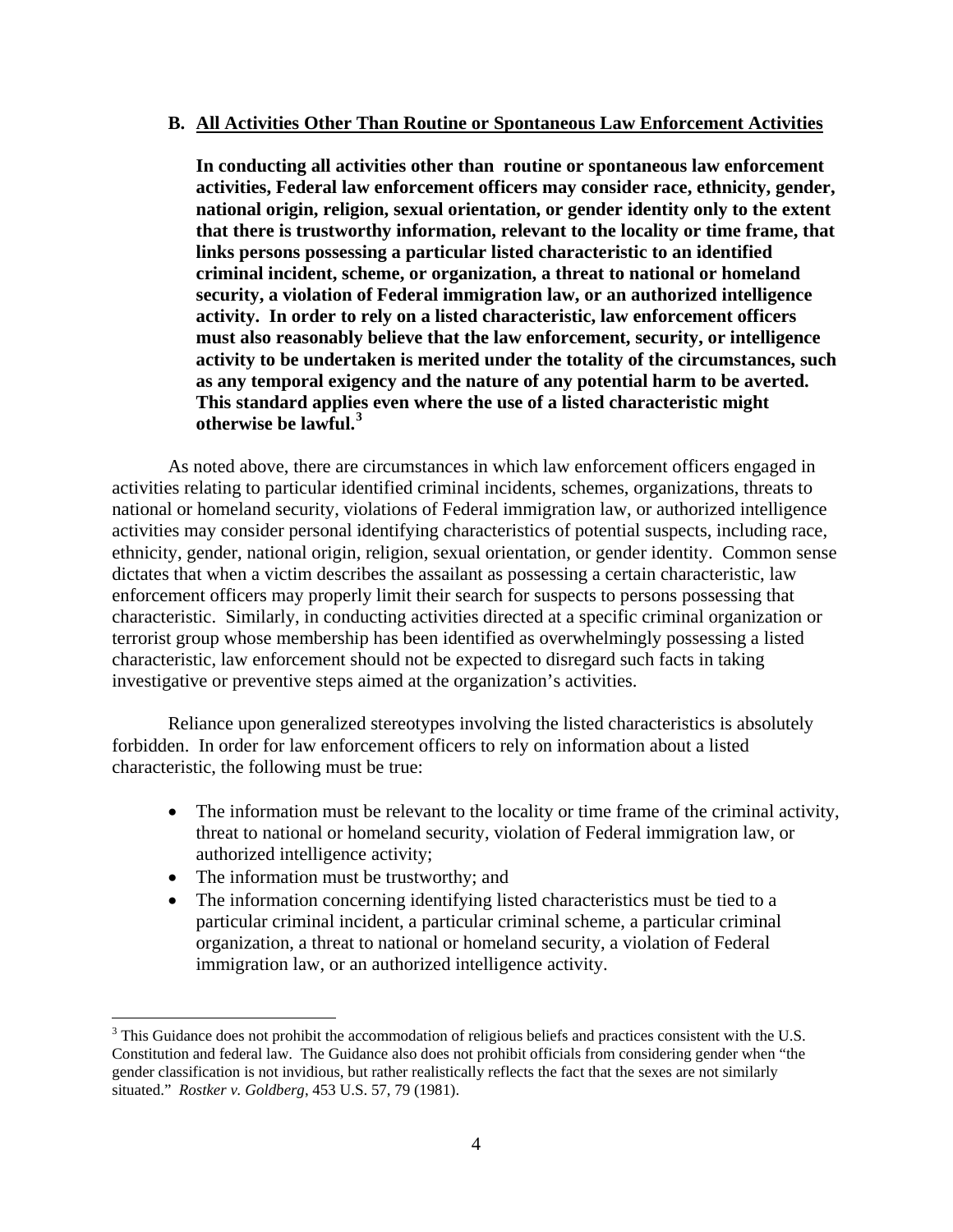Because law enforcement and intelligence actions are necessarily context-specific, in applying each of these factors, law enforcement officers may properly account for relevant facts and circumstances, such as any temporal exigency and the nature of any potential harm to be averted. However, in all cases, law enforcement officers must reasonably believe that the law enforcement or intelligence activity to be undertaken is merited under the totality of the circumstances.

The following policy statements more fully explain these principles.

## **1.** *Law Enforcement Officers May Never Rely on Generalized Stereotypes, But May Rely Only on Specific Characteristic-Based Information*

This standard categorically bars the use of generalized assumptions based on listed characteristics.

• *Example*: In the course of investigating an auto theft ring in a Federal park, law enforcement officers could not properly choose to target individuals of a particular national origin as suspects, based on a generalized assumption that those individuals are more likely to commit crimes.

This bar extends to the use of pretexts as an excuse to target minorities. Officers may not use such pretexts. This prohibition extends to the use of other, facially neutral factors as a proxy for overtly targeting persons because of a listed characteristic. This concern arises most frequently when aggressive law enforcement efforts are focused on "high crime areas." The issue is ultimately one of motivation and evidence; certain seemingly characteristic-based efforts, if properly supported by reliable, empirical data, are in fact neutral.

- *Example*: In connection with a new initiative to increase drug arrests, law enforcement officers begin aggressively enforcing speeding, traffic, and other public area laws in a neighborhood predominantly occupied by people of a single race. The choice of neighborhood was not based on the number of 911 calls, number of arrests, or other pertinent reporting data specific to that area, but only on the general assumption that more drug-related crime occurs in that neighborhood because of its racial composition. This effort would be improper because it is based on generalized stereotypes.
- *Example*: Law enforcement officers seeking to increase drug arrests use tracking software to plot out where, if anywhere, drug arrests are concentrated in a particular city, and discover that the clear majority of drug arrests occur in particular precincts that happen to be neighborhoods predominantly occupied by people of a single race. So long as they are not motivated by racial animus, officers can properly decide to enforce all laws aggressively in that area, including less serious quality of life ordinances, as a means of increasing drug-related arrests. *See, e.g.*, *United States v Montero-Camargo*, 208 F.3d 1122, 1138 (9thCir. 2000) ("We must be particularly careful to ensure that a 'high crime' area factor is not used with respect to entire neighborhoods or communities in which members of minority groups regularly go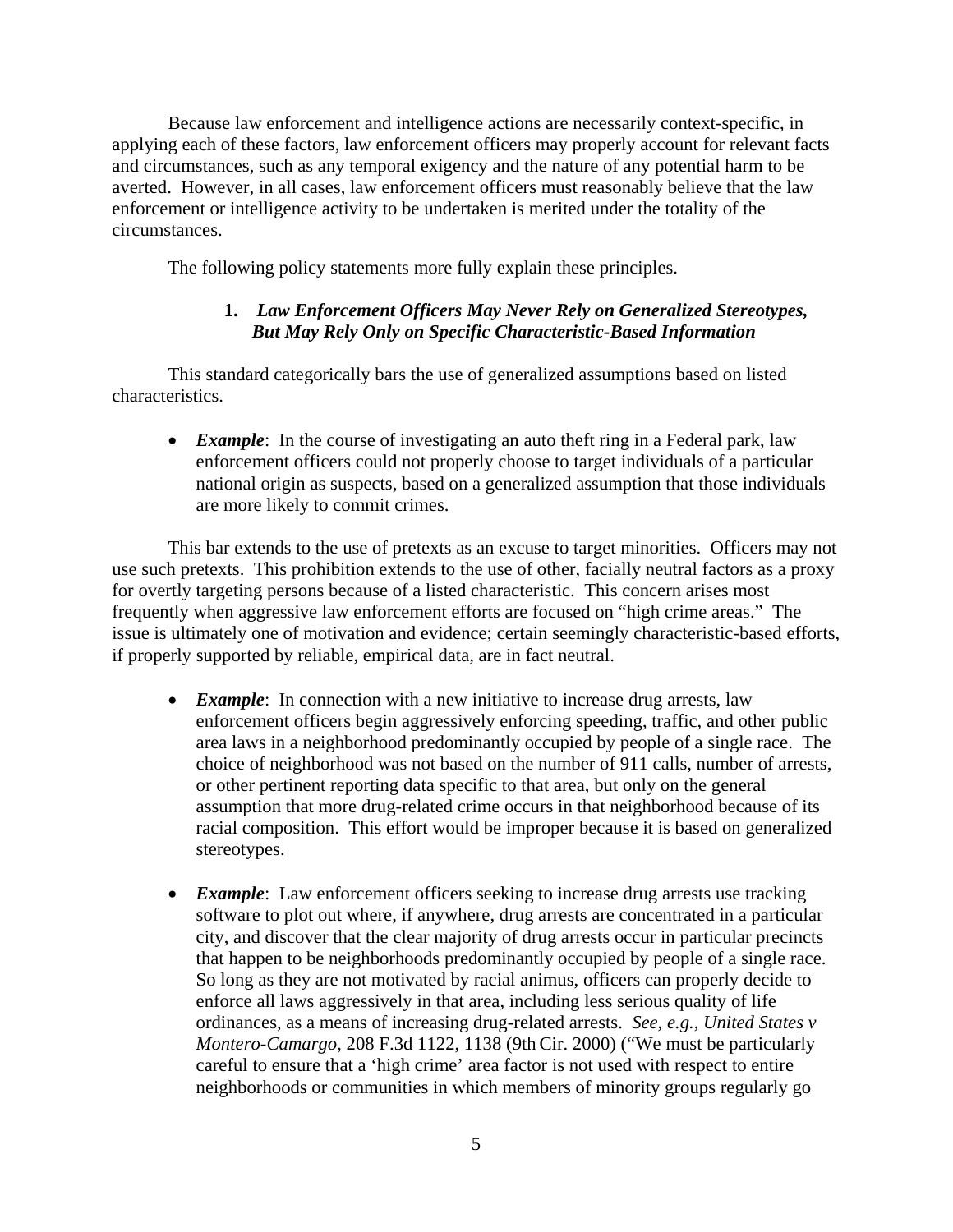about their daily business, but is limited to specific, circumscribed locations where particular crimes occur with unusual regularity.").

By contrast, where law enforcement officers are investigating a crime and have received *specific information* that the suspect possesses a certain listed characteristic (*e.g.*, direct observations by the victim or other witnesses), the officers may reasonably use that information, even if it is the only descriptive information available. In such an instance, it is the victim or other witness making the classification, and officers may use reliable incident-specific identifying information to apprehend criminal suspects. Officers, however, must use caution in the rare instance in which a suspect's possession of a listed characteristic is the only available information. Although the use of that information may not be unconstitutional, broad targeting of discrete groups always raises serious fairness concerns.

• *Example*: The victim of an assault describes her assailant as an older male of a particular race with a birthmark on his face. The investigation focuses on whether any men in the surrounding area fit the victim's description. Here investigators are properly relying on a description given by the victim, which included the assailant's race and gender, along with his age and identifying personal characteristic. Although the ensuing investigation affects individuals of a particular race and gender, that investigation is not undertaken with a discriminatory purpose. Thus use of race and gender as factors in the investigation, in this instance, is permissible.

# **2.** *The Information Must be Relevant to the Locality or Time Frame*

Any information that law enforcement officers rely upon concerning a listed characteristic possessed by persons who may be linked to specific criminal activities, a threat to national or homeland security, a violation of Federal immigration law, or an authorized intelligence activity must be locally or temporally relevant.

• *Example*: Five years ago, DEA issued an intelligence report that indicated that a drug ring whose members are known to be predominantly of a particular ethnicity is trafficking drugs in Charleston, SC. An agent operating in Los Angeles reads this intelligence report. In the absence of information establishing that this intelligence is also applicable in Southern California or at the present time, the agent may not use ethnicity as a factor in making local law enforcement decisions about individuals who are of the particular ethnicity that was predominant in the Charleston drug ring.

# **3.** *The Information Must be Trustworthy*

Where the information relied upon by law enforcement officers linking a person possessing a listed characteristic to potential criminal activity, a threat to national or homeland security, a violation of Federal immigration law, or an authorized intelligence activity is unreliable or is too generalized and unspecific, reliance on that characteristic is prohibited.

• *Example*: ATF special agents receive an uncorroborated anonymous tip that a male of a particular ethnicity will purchase an illegal firearm at a Greyhound bus terminal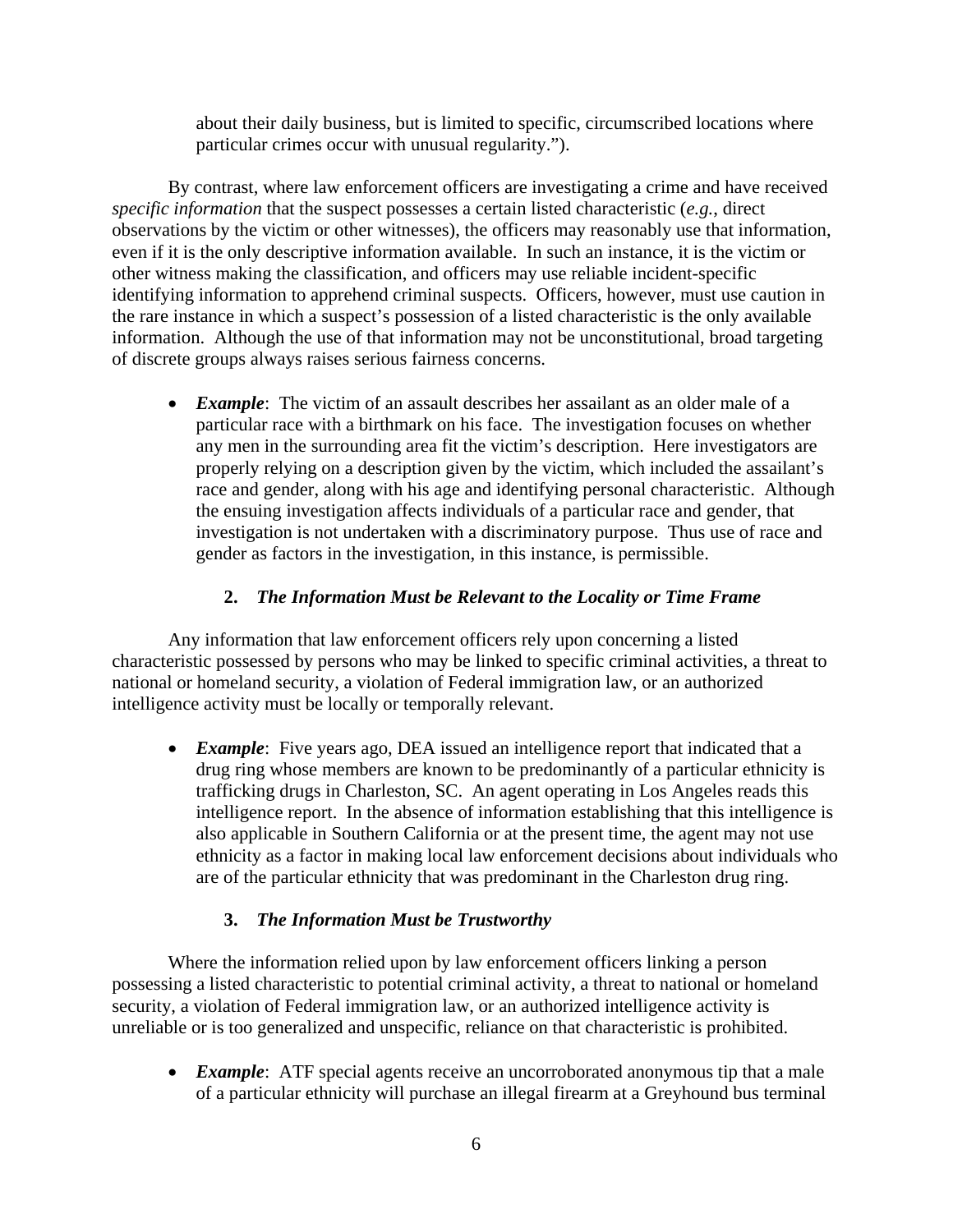in an ethnically diverse North Philadelphia neighborhood. Although agents surveilling the location are free to monitor the movements of whomever they choose, the agents are prohibited from using the tip information, without more, to target any males of that ethnicity in the bus terminal*. Cf*. *Morgan v. Woessner*, 997 F.2d 1244, 1254 (9th Cir. 1993) (finding no reasonable basis for suspicion where tip "made all black men suspect"). The information is neither sufficiently reliable nor sufficiently specific.

In determining whether information is trustworthy, an officer should consider the totality of the circumstances, such as the reliability of the source, the specificity of the information, and the context in which it is being used.

- *Example*: ICE receives an uncorroborated anonymous tip indicating that females from a specific Eastern European country have been smuggled into Colorado and are working at bars in a certain town. Agents identify a group of women wearing t-shirts with the logo of a local bar who seem to be speaking an Eastern European language. The agents approach the group to ask them questions about their immigration status. Because the women match the specific information provided by the tipster, the information is sufficient under the circumstances to justify the agents' actions.
	- **4.** *Characteristic-Based Information Must Always be Specific to Particular Suspects or Incidents; Ongoing Criminal Activities, Schemes, or Enterprises; a Threat to National or Homeland Security; a Violation of Federal Immigration Law, or an Authorized Intelligence Activity*

These standards contemplate the appropriate use of both "suspect-specific" and "incidentspecific" information. As noted above, where a crime has occurred and law enforcement officers have eyewitness accounts including the race, ethnicity, gender, national origin, religion, sexual orientation, or gender identity of the perpetrator, that information may be used. Law enforcement officers may also use reliable, locally or temporally relevant information linking persons possessing a listed characteristic to a particular incident, unlawful scheme, or ongoing criminal enterprise, a threat to national or homeland security, a violation of Federal immigration law, or an authorized intelligence activity—even absent a description of any particular individual suspect. In certain cases, the circumstances surrounding an incident, ongoing criminal activity, threat to national or homeland security, or violation of Federal immigration law will point strongly to a perpetrator possessing a specific listed characteristic, even though law enforcement officers lack an eyewitness account.

• *Example*: The FBI is investigating the murder of a known gang member and has information that the shooter is a member of a rival gang. The FBI knows that the members of the rival gang are exclusively members of a certain ethnicity. This information, however, is not suspect-specific because there is no description of the particular assailant. But because law enforcement officers have reliable, locally or temporally relevant information linking a rival group with a distinctive ethnic character to the murder, the FBI could properly consider ethnicity in conjunction with other appropriate factors in the course of conducting their investigation. Agents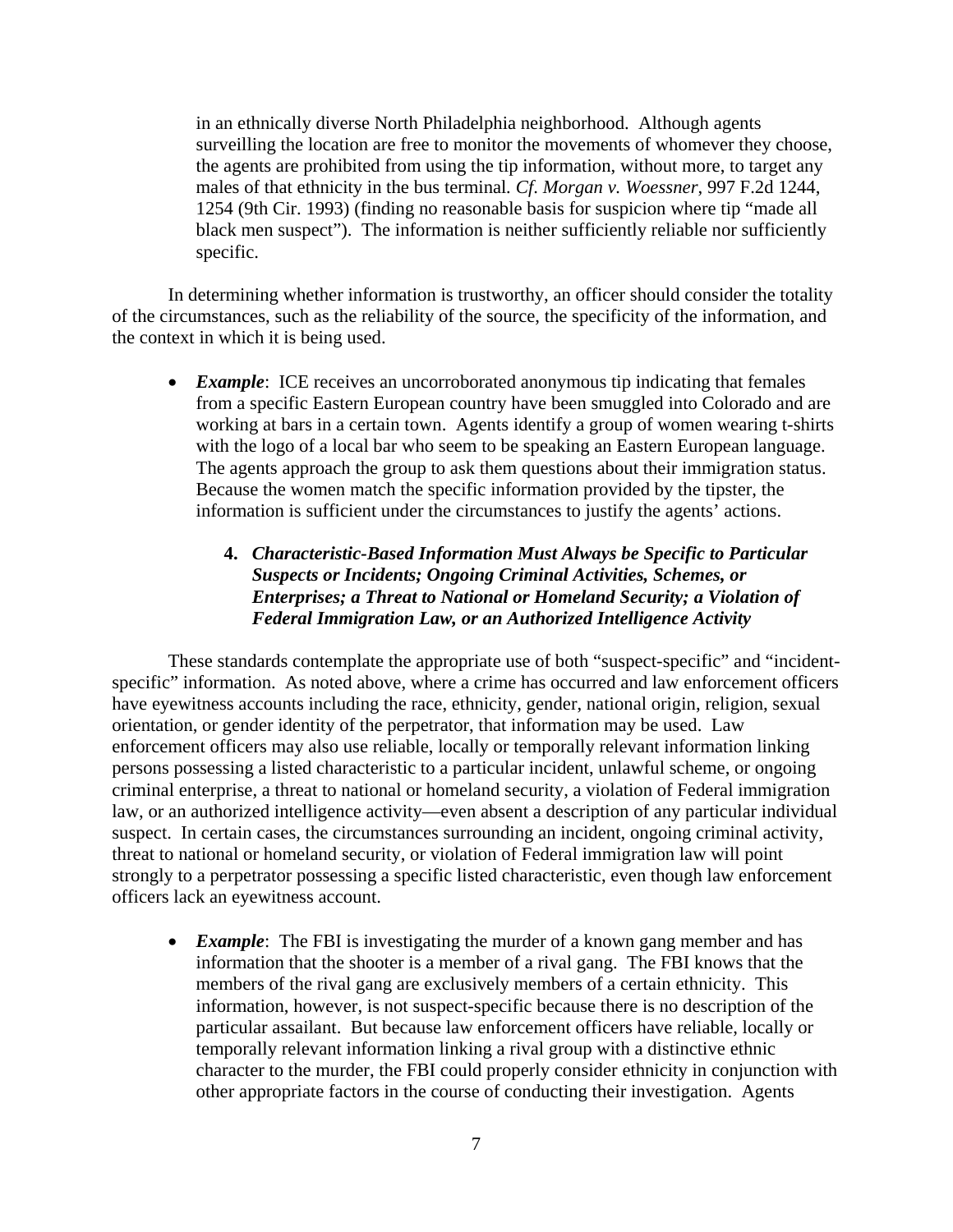could properly decide to focus on persons dressed in a manner consistent with gang activity, but ignore persons dressed in that manner who do not appear to be members of that particular ethnicity.

• *Example:* Local law enforcement arrests an individual, and in the course of custodial interrogation the individual states that he was born in a foreign country and provides other information that reasonably leads local law enforcement to question his immigration status. Criminal background checks performed by the local law enforcement agency reveal that the individual was recently released from state prison after completing a lengthy sentence for aggravated sexual assault. Local law enforcement contacts ICE to inquire as to the individual's immigration status. When ICE's database check on the immigration status of the arrestee does not locate a record of the individual's lawful immigration status, ICE sends an officer to the jail to question the individual about his immigration status, whereupon the individual states that he entered the United States without authorization and has never regularized his status. ICE assumes custody of the individual and processes him for removal from the United States. ICE properly relied on the facts presented to it, including that the arrestee was born in a foreign country, in searching its immigration database and conducting its subsequent investigation.

In addition, law enforcement officers may use a listed characteristic in connection with source recruitment, where such characteristic bears on the potential source's placement and access to information relevant to an identified criminal incident, scheme, or organization, a threat to national or homeland security, a violation of Federal immigration law, or an authorized intelligence activity.

• *Example*: A terrorist organization that is made up of members of a particular ethnicity sets off a bomb in a foreign country. There is no specific information that the organization is currently a threat to the United States. To gain intelligence on the evolving threat posed by the organization, and to gain insight into its intentions regarding the U.S. homeland and U.S. interests, the FBI may properly consider ethnicity when developing sources with information that could assist the FBI in mitigating any potential threat from the organization.

## **5.** *Reasonably Merited Under the Totality of the Circumstances*

Finally, when a law enforcement officer relies on a listed characteristic in undertaking an action, that officer must have a reasonable belief that the action is merited under the totality of the circumstances. This standard ensures that, under the circumstances, the officer is acting in good faith when he or she relies in part on a listed characteristic to take action.

• *Example*: A law enforcement officer who is working as part of a federal task force has received a reliable tip that an individual intends to detonate a homemade bomb in a train station during rush hour, but the tip does not provide any more information. The officer harbors stereotypical views about religion and therefore decides that investigators should focus on individuals of a particular faith. Doing so would be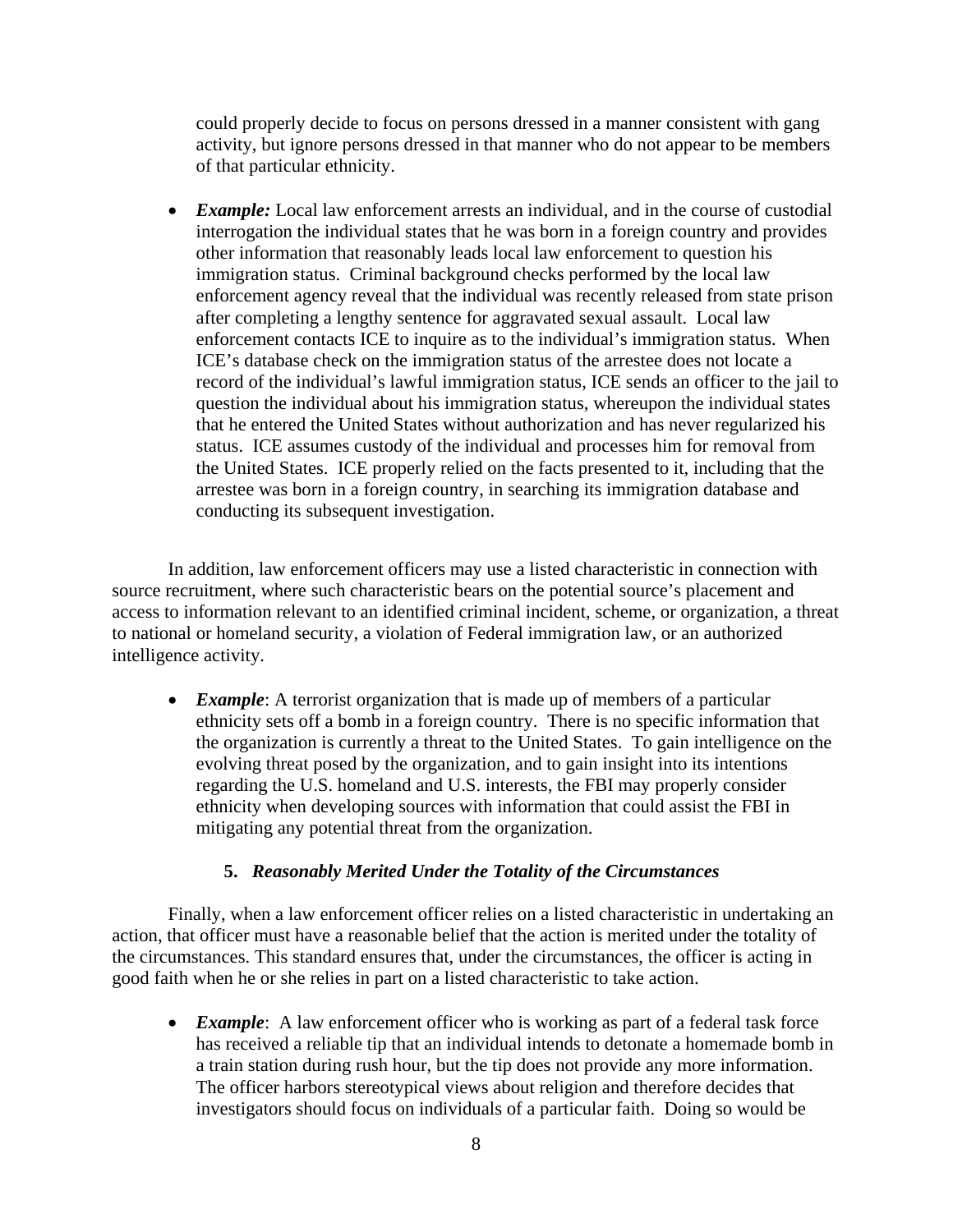impermissible because a law enforcement officer's stereotypical beliefs never provide a reasonable basis to undertake a law enforcement or intelligence action.

Note that these standards allow the use of reliable identifying information about planned future crimes, attacks, or other violations of Federal law. Where officers receive a credible tip from a reliable informant regarding a planned crime or attack that has not yet occurred, the officers may use this information under the same restrictions applying to information obtained regarding a past incident. A prohibition on the use of reliable prospective information would severely hamper law enforcement efforts by essentially compelling law enforcement officers to wait for incidents to occur, instead of taking pro-active measures to prevent them from happening.

• *Example*: While investigating a specific drug trafficking operation, DEA special agents learn that a particular methamphetamine distribution ring is manufacturing the drug in California, and plans to have couriers pick up shipments at the Sacramento, California, airport and drive the drugs back to Oklahoma for distribution. The agents also receive trustworthy information that the distribution ring has specifically chosen to hire older women of a particular race to act as the couriers. DEA agents may properly target older women of that particular race driving vehicles with indicia such as Oklahoma plates near the Sacramento airport.

## **6.** *National and Homeland Security and Intelligence Activities*

Since the terrorist attacks on September 11, 2001, Federal law enforcement agencies have used every legitimate tool to prevent future attacks and deter those who would cause devastating harm to our Nation and its people through the use of biological or chemical weapons, other weapons of mass destruction, suicide hijackings, or any other means. "It is 'obvious and unarguable' that no governmental interest is more compelling than the security of the Nation." *Haig v. Agee*, 453 U.S. 280, 307 (1981) (quoting *Aptheker v. Secretary of State*, 378 U.S. 500, 509 (1964)).

The years since September 11 have also demonstrated that Federal law enforcement officers can achieve this critical goal without compromising our cherished value of equal justice under the law. Every day, Federal law enforcement officers work to keep our Nation safe, and they do so without invidious profiling. The standard embodied in this Guidance thus applies to Federal law enforcement agencies' national and homeland security operations, which will continue to focus on protecting the public while upholding our values.

National security, homeland security, and intelligence activities often are national in scope and focused on prevention of attacks by both known and unknown actors, not just prosecution. For example, terrorist organizations might aim to engage in acts of catastrophic violence in any part of the country (indeed, in multiple places simultaneously, if possible). These facts do not change the applicability of the Guidance, however. In order to undertake an action based on a listed characteristic, a law enforcement officer must have trustworthy information, relevant to the locality or time frame, linking persons possessing that characteristic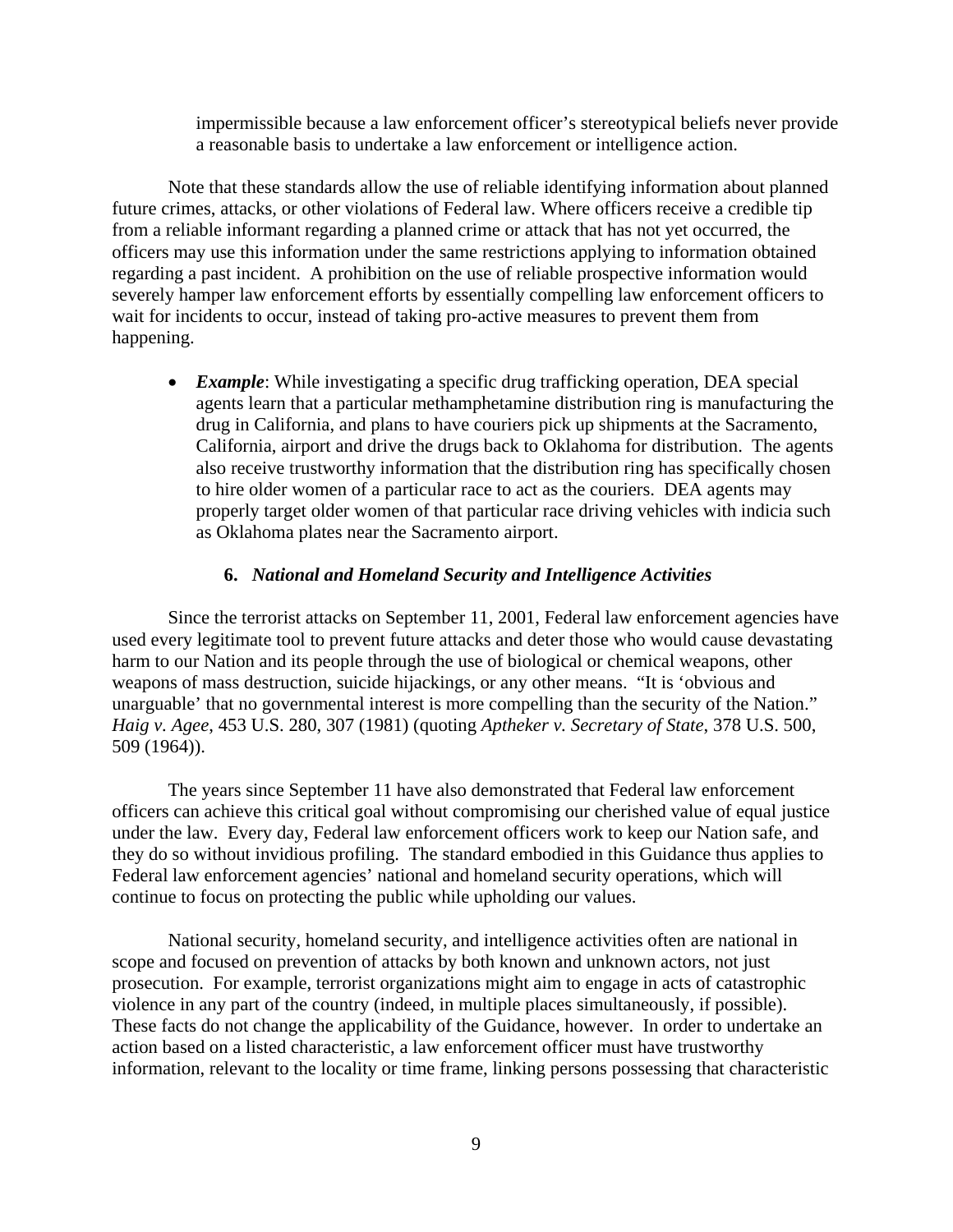to a threat to national security, homeland security, or intelligence activity, and the actions to be taken must be reasonable under the totality of the circumstances.

- *Example*: The FBI receives reliable information that persons affiliated with a foreign ethnic insurgent group intend to use suicide bombers to assassinate that country's president and his entire entourage during an official visit to the United States. Agents may appropriately focus investigative attention on identifying members of that ethnic insurgent group who may be present and active in the United States and who, based on other available information, might be involved in planning some such attack during the state visit.
- *Example*: A citizen of Country A, who was born in Country B, lawfully entered the United States on an F-1 student visa. The school that the individual was supposed to attend notifies ICE that he failed to register or attend the school once in the United States, in violation of the terms of his visa. ICE has intelligence that links individuals with ties to Country B who have registered at that school to a designated terrorist organization that has made statements about launching an attack against the United States. ICE selects the individual for investigation, identification, location, and arrest. Once taken into custody, the individual is questioned and a decision is made to place him in removal proceedings and to detain him during those proceedings. ICE's decision to prioritize this immigration status violator for investigation and arrest was proper because it was based upon a combination of the factors known about the individual, including his national origin, school affiliation, and behavior upon arrival in the United States.

Good law enforcement work also requires that officers take steps to know their surroundings even before there is a specific threat to national security. Getting to know a community and its features can be critical to building partnerships and facilitating dialogues, which can be good for communities and law enforcement alike. Law enforcement officers may not, however, target only those persons or communities possessing a specific listed characteristic without satisfying the requirements of this Guidance.

• *Example*: An FBI field office attempts to map out the features of the city within its area of responsibility in order to gain a better understanding of potential liaison contacts and outreach opportunities. In doing so, the office acquires information from public sources regarding population demographics, including concentrations of ethnic groups. This activity is permissible if it is undertaken pursuant to an authorized intelligence or investigative purpose. The activity would not be permitted without such an authorized purpose or in circumstances that do not otherwise meet the requirements of this Guidance.

# **ADDITIONAL REQUIREMENTS**

In order to ensure its implementation, this Guidance finally requires that Federal law enforcement agencies take the following steps on training, data collection, and accountability.